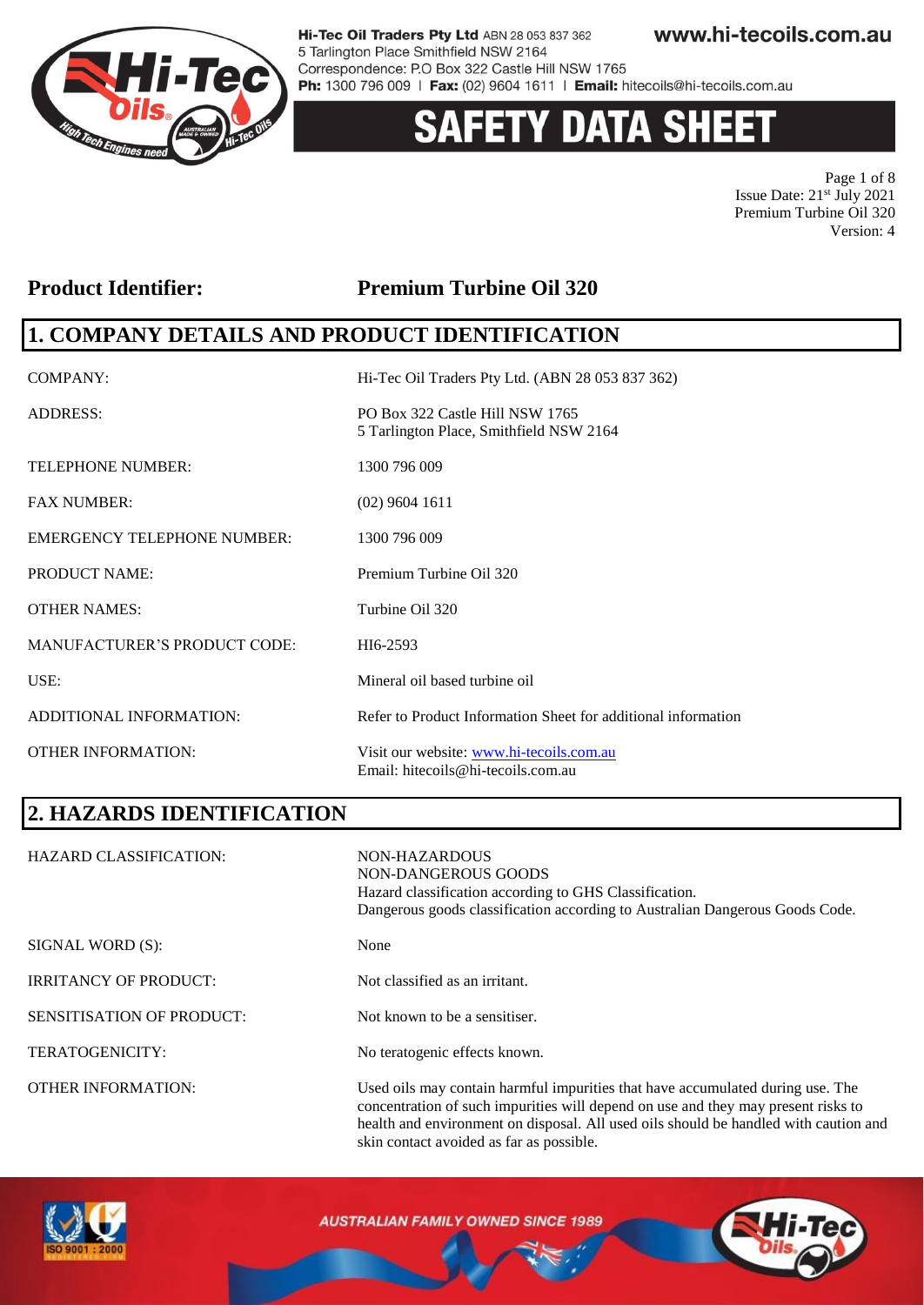

# 'Y DATA SHEET

Page 2 of 8 Issue Date:  $21^{st}$  July 2021 Premium Turbine Oil 320 Version: 4

# **3. IDENTIFICATION / COMPOSITION OF INGREDIENTS**

#### CHEMICAL CHARACTERISTICS**:** Liquid

INGREDIENTS:-

CHEMICAL ENTITY: CAS No. PROPORTION Alkyl phenol Confidential Ingredients determined not to be hazardous Mixture To 100%

OTHER INFORMATION: The petroleum oils in this product contain less than 3% DMSO extract as measured by

### **4. FIRST AID MEASURES**

#### **HEALTH EFFECTS**

| <b>SWALLOWED:</b>            | If a large quantity is ingested seek immediate medical attention. Give water to drink.<br>DO NOT induce vomiting. If vomiting occurs get immediate medical attention due to<br>aspiration into lungs risk.                                                                                                                                                                                                                                                                                                                          |
|------------------------------|-------------------------------------------------------------------------------------------------------------------------------------------------------------------------------------------------------------------------------------------------------------------------------------------------------------------------------------------------------------------------------------------------------------------------------------------------------------------------------------------------------------------------------------|
| EYE:                         | Immediately irrigate with copious amounts of water for at least 15 minutes. Eyelids to<br>be held open. In all cases of eye contamination it is a sensible precaution to seek<br>medical advice.                                                                                                                                                                                                                                                                                                                                    |
| SKIN:                        | Remove contaminated clothing and wash skin thoroughly with plenty of soap and<br>water. High pressure injection through the skin requires URGENT medical attention<br>for possible incision, irrigation and/or debridement. Contact with molten material will<br>require treatment by a physician for burns (Do not remove material).                                                                                                                                                                                               |
| <b>INHALED:</b>              | Remove victim from exposure to fresh air $-$ avoid becoming a casualty. Allow patient<br>to assume most comfortable position and keep warm. Keep at rest until fully<br>recovered. Seek medical advice if effects persist. If breathing laboured and patient<br>cyanotic (blue), ensure airways are clear and have qualified person give oxygen<br>through face mask. If breathing has stopped apply artificial respiration at once. In the<br>event of cardiac arrest, apply external cardiac massage and seek urgent medical aid. |
| <b>FIRST AID FACILITIES:</b> | Normal washroom facilities are generally suitable. Ensure an eye wash station and<br>safety shower is available and ready for use.                                                                                                                                                                                                                                                                                                                                                                                                  |
| <b>ADVICE TO DOCTOR:</b>     | Treat symptomatically.                                                                                                                                                                                                                                                                                                                                                                                                                                                                                                              |
| <b>OTHER INFORMATION:</b>    | Keep water and mild soap near work site.                                                                                                                                                                                                                                                                                                                                                                                                                                                                                            |

 $64742-54-7$   $>90\%$ <br>Confidential  $<0.5\%$ 

IP 346 test method.



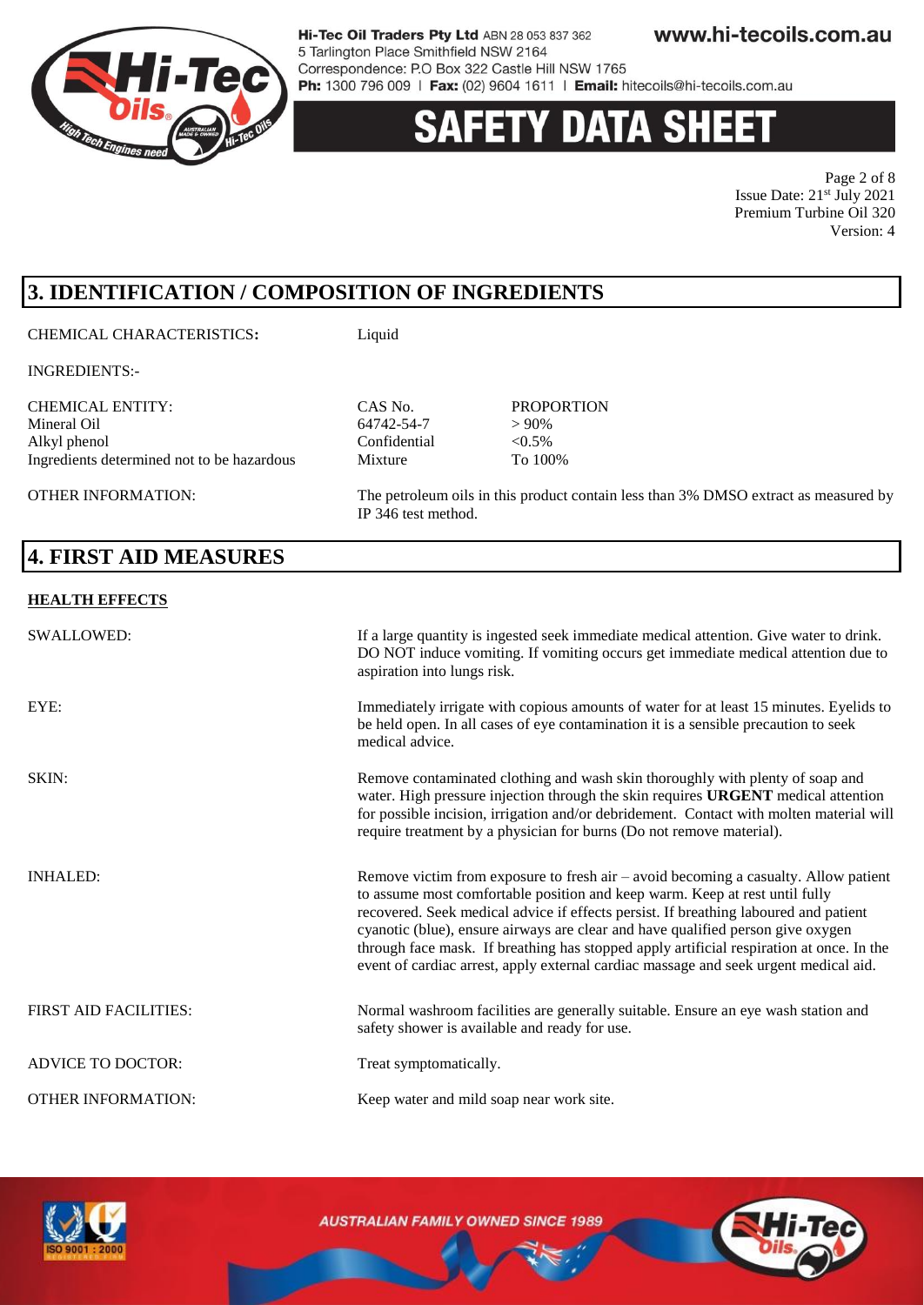

# 'Y DATA SHEE

Page 3 of 8 Issue Date: 21st July 2021 Premium Turbine Oil 320 Version: 4

### **5. FIRE FIGHTING MEASURES**

#### **FIRE/EXPLOSION HAZARD**

| <b>HAZARDS OF USE/STORAGE:</b>           | Product is a C2 combustible liquid according to AS 1940. This product is combustible<br>if preheated.                                                                                                         |
|------------------------------------------|---------------------------------------------------------------------------------------------------------------------------------------------------------------------------------------------------------------|
| <b>HAZARDS FROM COMBUSTION PRODUCTS:</b> | Combustion products may include: oxides of carbon, nitrogen and sulphur, a complex<br>mixture of airborne unidentified organic and inorganic solid and liquid particulates.                                   |
| FIRE-FIGHTING RECOMMENDATIONS:           | If safe to do so, remove containers from path of fire. Keep storage tanks, pipelines,<br>containers, fire exposed surfaces, etc. cool with water spray. Avoid spreading liquid<br>and fire by water flooding. |
| PRECAUTION:                              | Do not use water jet. Water may cause splattering.                                                                                                                                                            |
| SUITABLE EXTINGUISHING MEDIA:            | Use foam, sand, carbon dioxide or dry chemical.                                                                                                                                                               |
| PROTECTIVE MEASURES:                     | Fire fighters should wear self-contained breathing apparatus if risk of exposure to<br>products of combustion.                                                                                                |
| <b>REACTIVITY:</b>                       | May react with strong oxidising agents.                                                                                                                                                                       |

#### **6. ACCIDENTAL RELEASE MEASURES**

SPILLS & DISPOSAL: Slippery when spilt. Avoid accidents, clean up immediately.

CLEAN-UP PROCEDURE - SMALL SPILLS (20L or less): Absorb or contain liquid with sand, earth or spill control material. Shovel up using non-sparking tools and place in a sound labelled sealable container for subsequent safe disposal. Place leaking containers in a sound labelled drum. Scrub contaminated surfaces with detergent solution. Retain washings as contaminated waste.

CLEAN-UP PROCEDURES - LARGE SPILLS (Greater than 20L): Transfer to a sound labelled, sealable container for product recovery or safe disposal. Treat residues as for small spills.

PERSONAL PRECAUTIONS: Extinguish naked flames. Remove ignition sources. No smoking. Avoid sparks. Take precautionary measures against static discharges. Avoid contact with skin, eyes and clothing. Evacuate the area of non-essential personnel. Shut off leaks, if possible without personal risk. Do not breathe vapours. Ventilate contaminated area thoroughly. Dispose of according to local regulations.



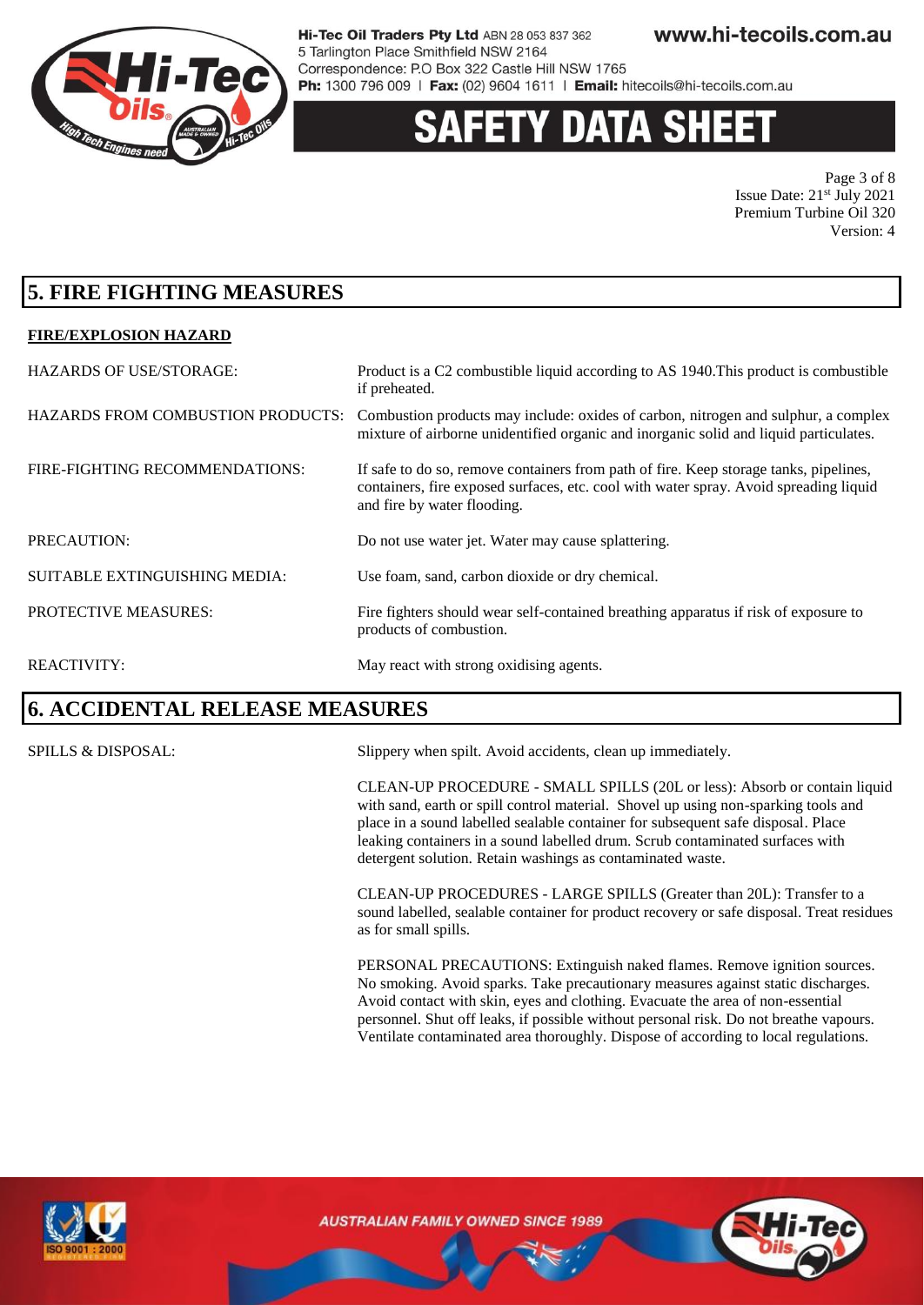

# 'Y DATA SHEE

Page 4 of 8 Issue Date: 21st July 2021 Premium Turbine Oil 320 Version: 4

### **6. ACCIDENTAL RELEASE MEASURES (CONT)**

OTHER INFORMATION: PROCEDURES IN CASES OF LEAKAGE OR BREAKAGE: Stop the source of the leak or release and contain spill if possible. Ventilate area. Use respirator and protective clothing outlined in this MSDS. Cover spill with inert absorbent earth. Use a stiff brush to mix thoroughly. Sweep up and place in a sound labelled disposable container. Scrub contaminated area with detergent and water using a stiff brush. Pick up liquid with additional absorbent material and place in a sound labelled disposable container. Prevent contamination of groundwater or surface water.

should be provided to maintain airborne concentration levels below the exposure

standard or the Manufacturer's recommended exposure standard.

## **7. HANDLING AND STORAGE**

| PRECAUTIONS FOR SAFE HANDLING:  | When handling product in drums, safety footwear should be worn and proper handling<br>equipment should be used. Prevent spillages. Ensure the appropriate personal<br>protective equipment is used when handling this product. Ensure high level of<br>personal hygiene is maintained when using this product. That is; always wash hands<br>before eating, drinking smoking or using the toilet. |
|---------------------------------|---------------------------------------------------------------------------------------------------------------------------------------------------------------------------------------------------------------------------------------------------------------------------------------------------------------------------------------------------------------------------------------------------|
| <b>SAFE STORAGE CONDITIONS:</b> | Keep containers closed at all times. Store in a cool place out of direct sunlight. Store<br>away from oxidising agents. Check containers regularly for leaks.                                                                                                                                                                                                                                     |
| <b>CORROSIVENESS:</b>           | Not corrosive.                                                                                                                                                                                                                                                                                                                                                                                    |
| <b>STORAGE REGULATIONS:</b>     | Store in a well ventilated place away from ignition sources, oxidising agents,<br>foodstuffs and clothing.<br>Keep containers closed when not in use.<br>Refer to AS 1940 – The Storage and Handling of Flammable Liquids, and NOHSC:<br>1015 – National Standard for Storage and Handling of Workplace Dangerous Goods<br>for further information.                                               |

### **8. EXPOSURE CONTROLS / PERSONAL PROTECTION**

NATIONAL EXPOSURE STANDARDS: No exposure standard has been established for this product. NOHSC Exposure Standard: Oil mists – time weighted average (TWA)  $5 \text{ mg/m}^3$  is recommended. OTHER EXPOSURE INFORMATION: Exposure Standard means the average concentration of a particular substance in the worker's breathing zone, exposure to which, according to current knowledge, should not cause adverse health effects nor cause undue discomfort to nearly all workers. It can be of three forms; time-weighted average (TWA), peak limitation, or short term exposure limit (STEL). ENGINEERING CONTROLS: Maintain concentration below recommended exposure limit. Special ventilation is not normally required. However, in the operation of certain equipment or at elevated temperatures mists or vapour may be generated and localised exhaust ventilation

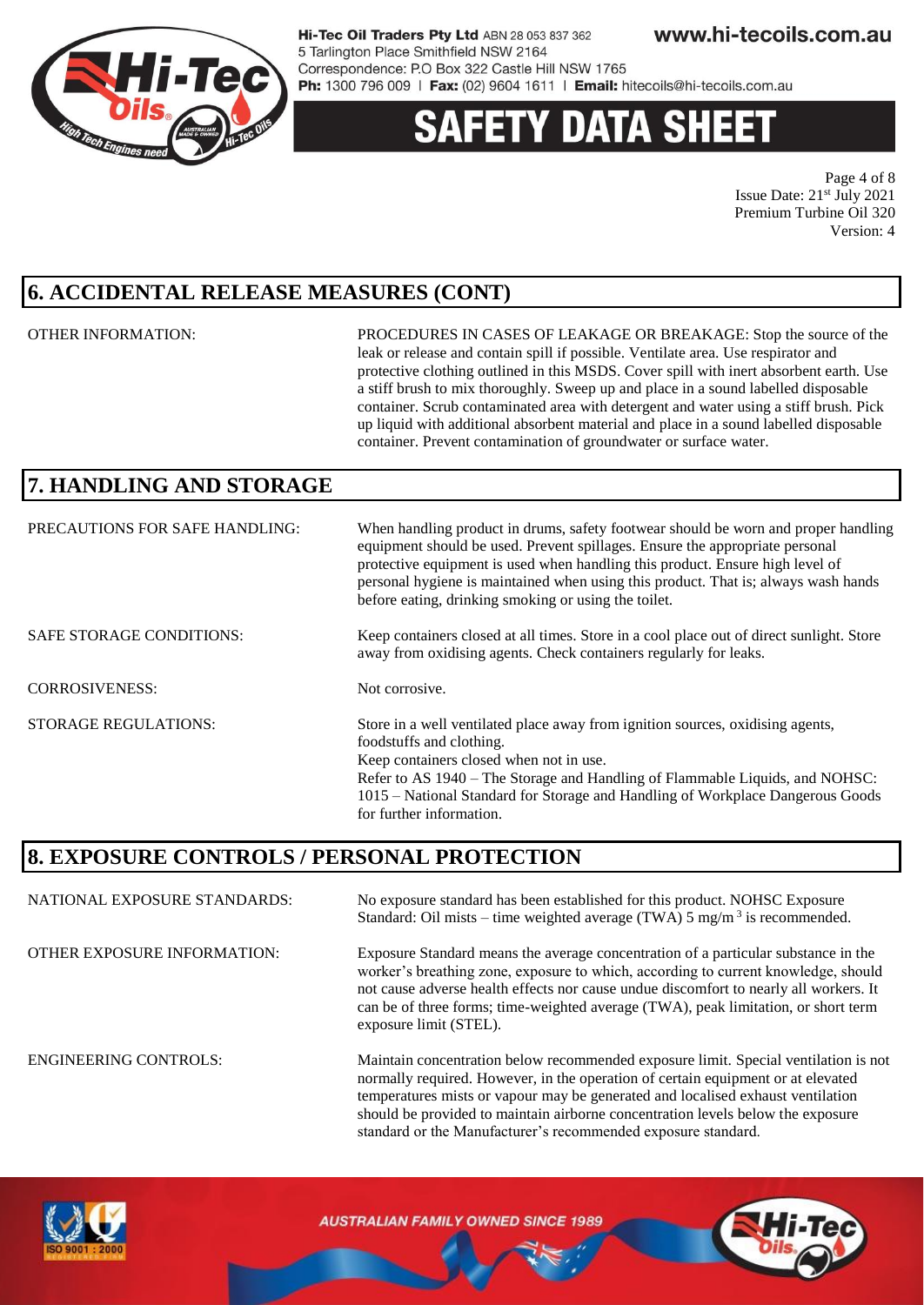

#### **DATA SHEET** Y

Page 5 of 8 Issue Date: 21st July 2021 Premium Turbine Oil 320 Version: 4

### **8. EXPOSURE CONTROLS / PERSONAL PROTECTION (CONT)**

| <b>RESPIRATORY PROTECTION:</b> | A respirator is not normally required. Airborne concentrations should be kept at<br>lowest level possible. If vapours, mists or dusts are generated and the recommended<br>exposure limit for the product is exceeded, use appropriate AS/NZS 1715/1716<br>approved half -face filter respirator suitable for organic vapours or air supplied<br>respirator are worn. Air supplied respirators should always be worn when the airborne<br>concentration of the contaminant or the oxygen content of the air is unknown |
|--------------------------------|------------------------------------------------------------------------------------------------------------------------------------------------------------------------------------------------------------------------------------------------------------------------------------------------------------------------------------------------------------------------------------------------------------------------------------------------------------------------------------------------------------------------|
| <b>EYE PROTECTION:</b>         | Safety glasses, goggles or face shield as appropriate.                                                                                                                                                                                                                                                                                                                                                                                                                                                                 |
| <b>HAND PROTECTION:</b>        | Wear gloves of impervious material such as PVC, neoprene or nitrile gloves.                                                                                                                                                                                                                                                                                                                                                                                                                                            |
| <b>FOOTWEAR:</b>               | Enclosed footwear.                                                                                                                                                                                                                                                                                                                                                                                                                                                                                                     |
| <b>BODY PROTECTION:</b>        | Overalls or similar protective apparel.                                                                                                                                                                                                                                                                                                                                                                                                                                                                                |
| <b>HYGIENE MEASURES:</b>       | Always wash hands before eating, drinking, smoking or using the toilet. If<br>contamination occurs, change clothing. Launder contaminated clothing before reuse.<br>Discard internally contaminated gloves.                                                                                                                                                                                                                                                                                                            |
| SPECIAL PROTECTIVE MEASURES:   | The product will not burn unless preheated. Isolate from sources of heat, naked flames<br>or sparks.                                                                                                                                                                                                                                                                                                                                                                                                                   |

### **9. PHYSICAL AND CHEMICAL PROPERTIES**

| FORM:                               | Liquid                                      |
|-------------------------------------|---------------------------------------------|
| APPEARANCE:                         | Clear and bright liquid.                    |
| COLOUR:                             | Clear amber/brown                           |
| <b>ODOUR:</b>                       | Mild                                        |
| <b>MELTING POINT:</b>               | Less than $0^{\circ}$ C                     |
| <b>BOILING POINT:</b>               | Greater than $300^{\circ}$ C                |
| DENSITY @ $15^{\circ}$ C (kg/L):    | 0.903 typical                               |
| FLASHPOINT (ASTM D-93), Closed Cup: | $>150^{\circ}$ C                            |
| FLAMMABILITY LIMITS -LOWER:         | Approximately 1.5%                          |
| FLAMMABILITY LIMITS - UPPER:        | Approximately 6.0%                          |
| <b>FLAMMABILITY:</b>                | Combustible Liquid C2 according to AS 1940. |

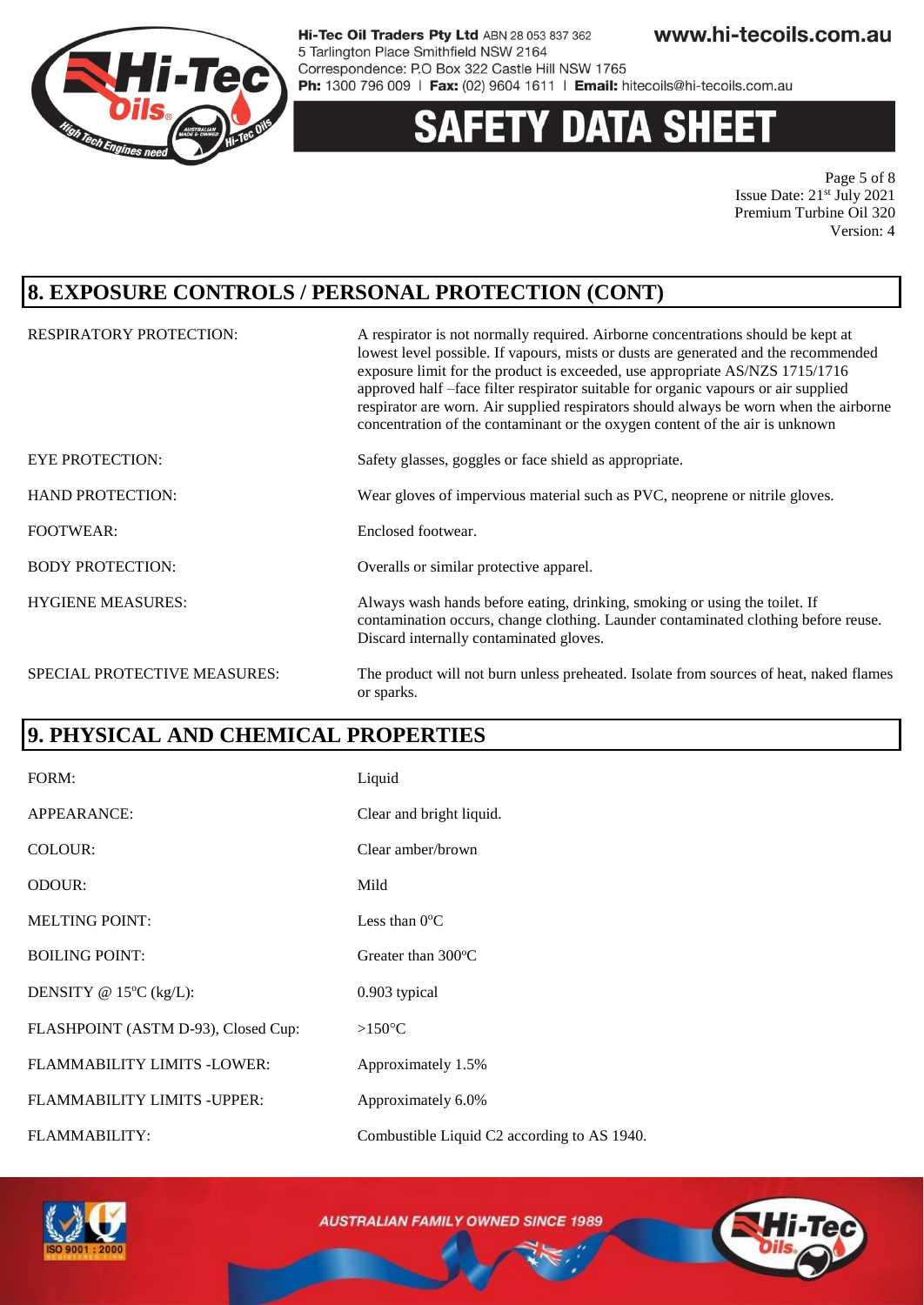

# **Y DATA SHEET**

Page 6 of 8 Issue Date: 21st July 2021 Premium Turbine Oil 320 Version: 4

# **9. PHYSICAL AND CHEMICAL PROPERTIES (CONT)**

| <b>SOLUBILITY IN WATER:</b>                 | Not soluble.                                                               |
|---------------------------------------------|----------------------------------------------------------------------------|
| SOLUBILITY IN ORGANIC SOLVENTS:             | Soluble in petroleum solvents.                                             |
| <b>VAPOUR PRESSURE:</b>                     | Less than $0.1$ kPa                                                        |
| VAPOUR DENSITY $(Air = 1)$ :                | Greater than 2.0                                                           |
| VISCOSITY @ 40 $^0$ C (mm <sup>2</sup> /s): | Approximately 320                                                          |
| <b>EVAPORATION RATE:</b>                    | Less than 1 (n-butyl acetate $= 1$ )                                       |
| <b>AUTO-IGNITION TEMPERATURE:</b>           | Greater than 250°C                                                         |
| <b>EXPLOSION PROPERTIES:</b>                | Not considered an explosion risk under normal conditions of use.           |
| <b>OTHER INFORMATION:</b>                   | These physical data and other properties do not constitute a specification |

#### **10. STABILITY AND REACTIVITY**

| <b>CHEMICAL STABILITY:</b>  | Stable under normal conditions of use.                           |
|-----------------------------|------------------------------------------------------------------|
| <b>CONDITIONS TO AVOID:</b> | Heat, direct sunlight, open flames or other sources of ignition. |
| INCOMPATIBLE MATERIALS:     | Strong oxidising agents.                                         |
| <b>HAZARDOUS REACTIONS:</b> | Will react with strong oxidising agents.                         |
| HAZARDOUS POLYMERISTION:    | Will not occur.                                                  |

### **11. TOXICOLOGICAL INFORMATION**

| <b>TOXICOLOGY INFORMATION:</b> | This product contains petroleum base oils, which may be refined by various processes<br>including severe solvent extraction, hydro cracking and hydro treating. These oils<br>have not been listed in the U.S. National Toxicology Program (NTP) Annual Report<br>nor have they been classified by the International Agency for Research on Cancer<br>(IARC) as carcinogenic or probably carcinogenic to humans. Oral LD50 ({UDO1}) : {<br>$UDO2$ } mg/kg. |
|--------------------------------|------------------------------------------------------------------------------------------------------------------------------------------------------------------------------------------------------------------------------------------------------------------------------------------------------------------------------------------------------------------------------------------------------------------------------------------------------------|
| <b>INHALATION:</b>             | Inhalation of mists or aerosols can produce respiratory irritation.                                                                                                                                                                                                                                                                                                                                                                                        |
| <b>INGESTION:</b>              | May cause mild irritation of the mouth, throat and stomach with nausea and mild<br>diarrhoea. Large amounts can cause vomiting which can lead to aspiration of vomited<br>material into the lungs.                                                                                                                                                                                                                                                         |

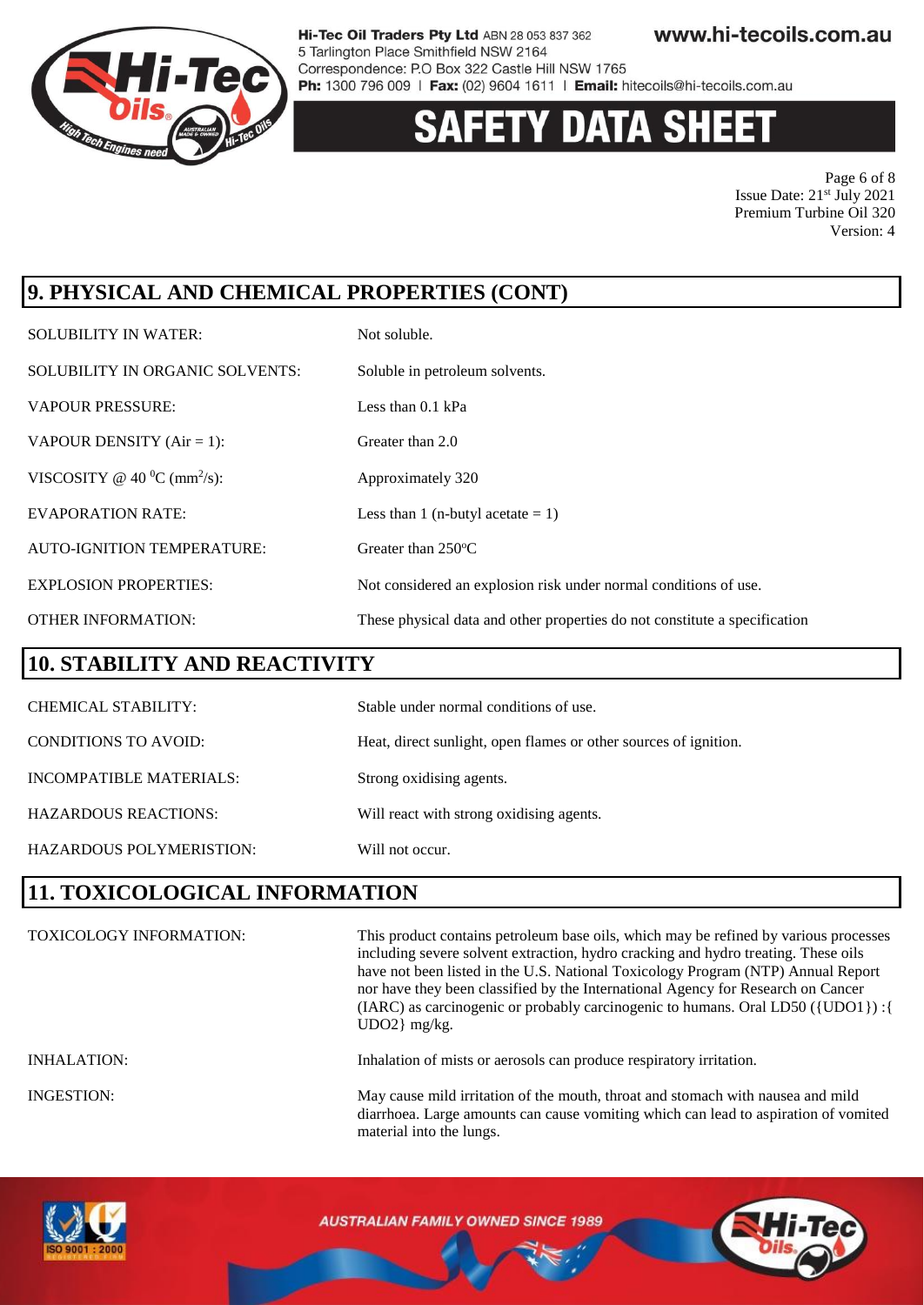

# 'Y DATA SHE

Page 7 of 8 Issue Date: 21st July 2021 Premium Turbine Oil 320 Version: 4

# **11. TOXICOLOGICAL INFORMATION (CONT)**

| SKIN:                   | Will have a de-fatting effect on the skin. Contact with skin may result in irritation.                                                                                                                                          |
|-------------------------|---------------------------------------------------------------------------------------------------------------------------------------------------------------------------------------------------------------------------------|
| EYE:                    | May cause watering of eyes.                                                                                                                                                                                                     |
| REPRODUCTIVE TOXICITY:  | This product contains small amounts of para-dodecylphenol. Rats when given high,<br>repeated daily doses by oral intubation experienced adverse reproductive effects. The<br>relevance of these effects to humans is uncertain. |
| <b>CHRONIC EFFECTS:</b> | Prolonged or repeated exposure may result in irritation, with the possibility of<br>dermatitis.                                                                                                                                 |
| MUTAGENICITY:           | Mutagenic effects not known.                                                                                                                                                                                                    |
| CARCINOGENICITY:        | Product is not a known carcinogen.                                                                                                                                                                                              |

#### **12. ECOLOGICAL INFORMATION**

ECOLOGICAL INFORMATION: Leaching and penetration through soils is generally regarded as resulting in long-term persistence. Fresh or used product may be harmful to aquatic life. Do not allow material to enter drains or watercourses. Major constituents are expected to be readily biodegradable.

### **13. DISPOSAL CONSIDERATIONS**

DISPOSAL CONSIDERATIONS: Dispose of according to federal, E.P.A. and state regulations.

Transport of Dangerous Goods by Road and Rail.

### **14. TRANSPORT INFORMATION**

ROAD & RAIL TRANSPORT: ADG REQUIREMENT Not classified as a Dangerous Good according to the Australian Code for the

MARITIME TRANSPORT:

IMO/IMDG REQUIREMENT Not classified as a Dangerous Good according to the criteria of the International

Maritime Dangerous Goods Code (IMDG Code) for transport by sea.

AIR TRANSPORT:

ICAO/IATA REQUIREMENT Not classified as a Dangerous Good according to the criteria of the International Maritime Air Transport Association (IATA) Dangerous Goods Regulations for transport by air.